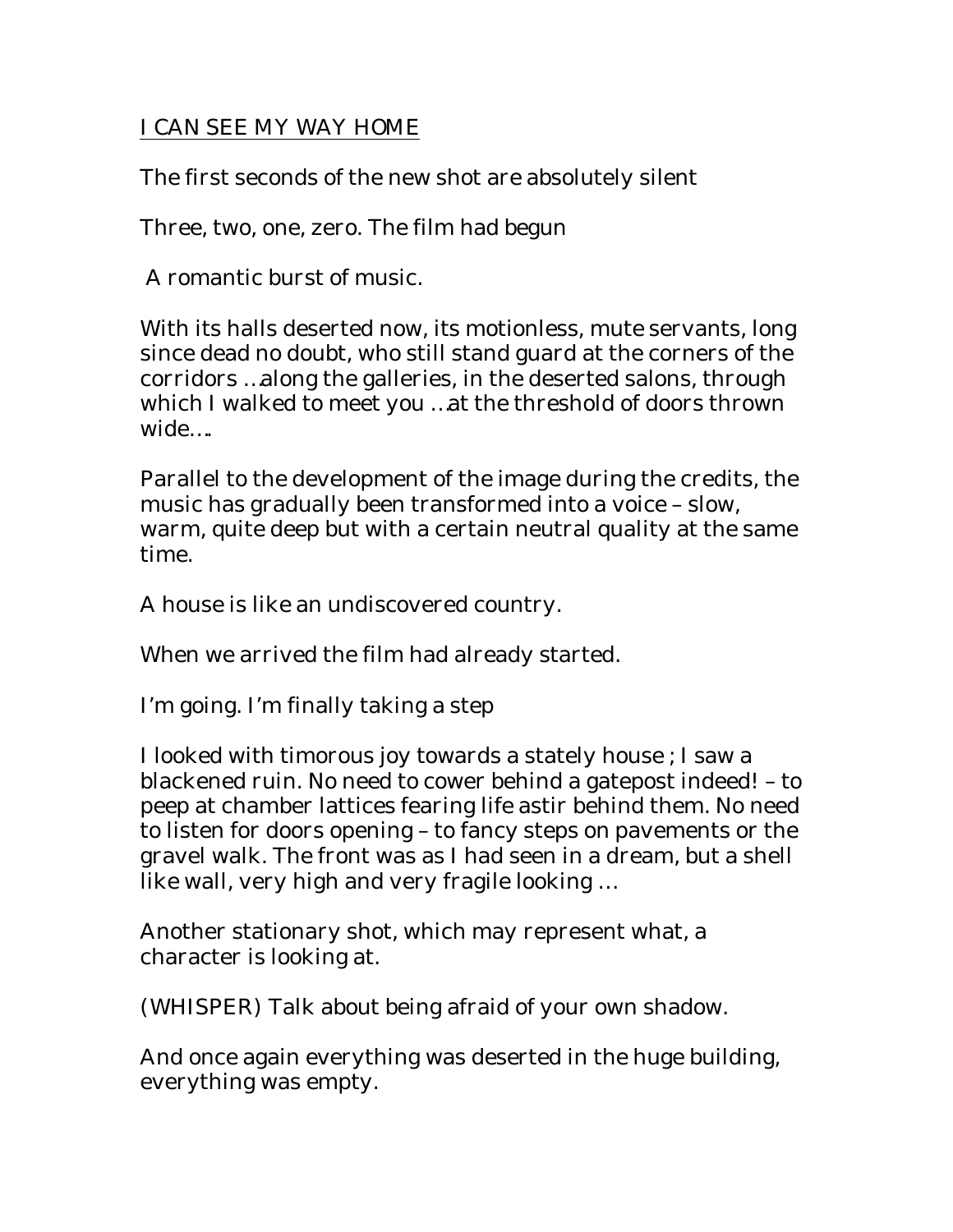At last I'm going some place where I'm expected and I'm being given shelter and I shall never have to come back.

The film lasts one hour and thirty-three minutes

The camera begins moving forward.

I hope this is what I've been waiting for all my life.

I'm going – I'm really going. I'm finally taking a step

The fragmentary music that had become a little more insistent at the end of the preceding shot fades out.

Set in an area of outstanding natural beauty the estate is well known for bird shoots, also including acres of woodland, a farm with over 600 acres of land…offers at 1.5million

. It's staring at me.

When we arrived, the film had already started.

It's staring at me. It's waiting. Patient ……..Waiting.

And once again I walked forward, alone, down these same corridors, through these same empty rooms, I passed these same colonnades, these same windowless galleries.

The first seconds of the new shot are absolutely silent.

Then a brief stationary shot of a deserted staircase.

I stepped across these same thresholds, choosing my way as though by accident among the labyrinths of similar itineraries

Against the rear wall, above the table with green plants, is a wooden board with numbered pegs, most of which support sets of keys, with a printed notice.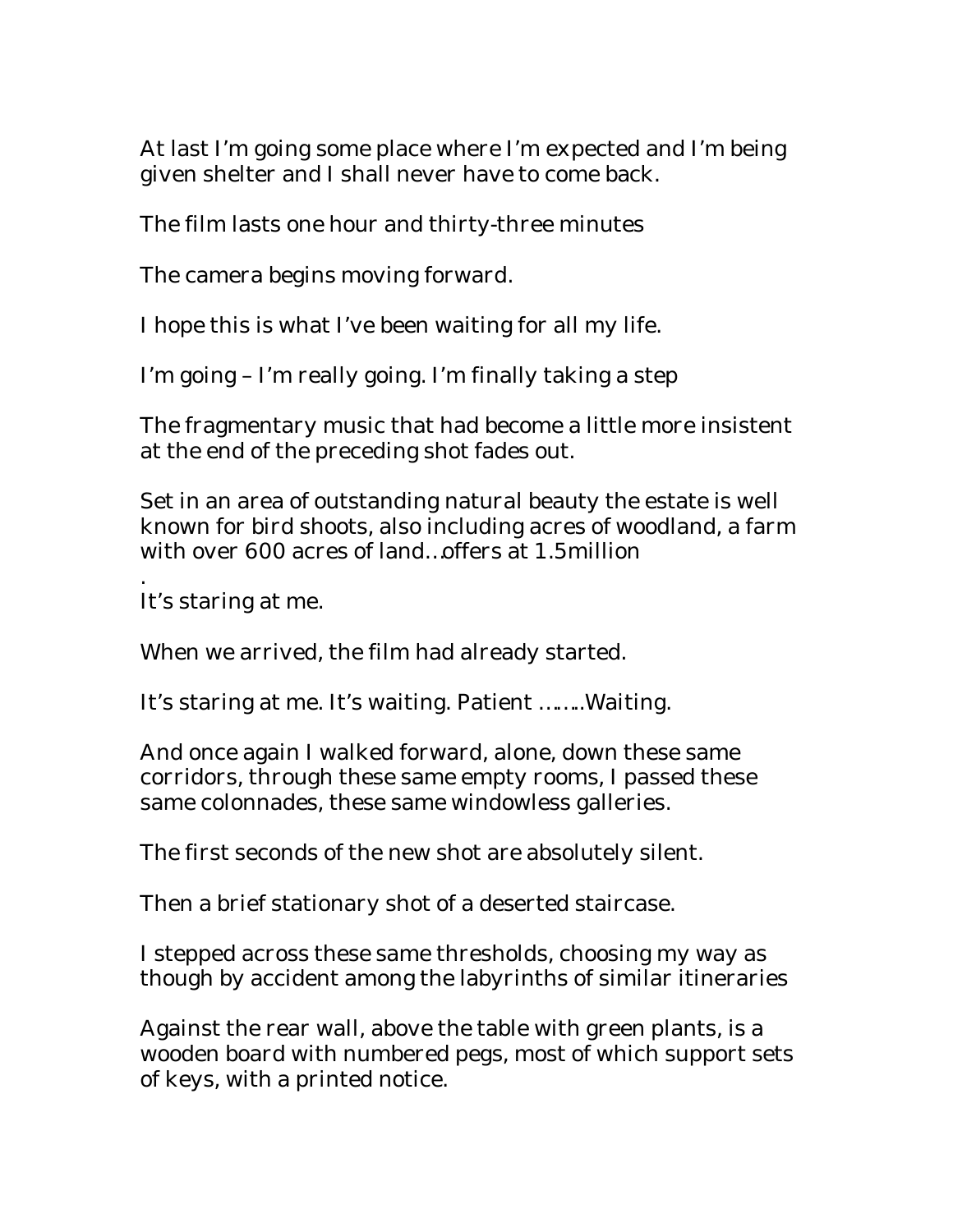Opening with a romantic, passionate burst of music ….

With far reaching sea views, this house has high ceilings and open fires.

It's south facing aspect means it is always flooded with light £285,000.

I can't keep the rooms the way I'd like to.

They couldn't find anyone who'd help

Beginning at the end, the camera continues its slow, straight uniform movement down a dark gallery.

The wall thus revealed, regularly explored yard by yard, is the same wall as that already glimpsed between the two last picture frames of the credits; that is a surface decorated by a profusion of baguettes, friezes, cornices, brackets and stucco embellishments of all kinds.

I don't wait on people.

I do not stay after I've laid out the dinner.

Not after it begins to get dark.

I leave before the dark comes.

A series of stationary shots follow.

Though sympathetically modernised in recent years, this grade two listed property dates back from the sixteenth century and still retains many period features. £375,000

You haven't been here long?

But I've been here before you know.

Is it a place you like?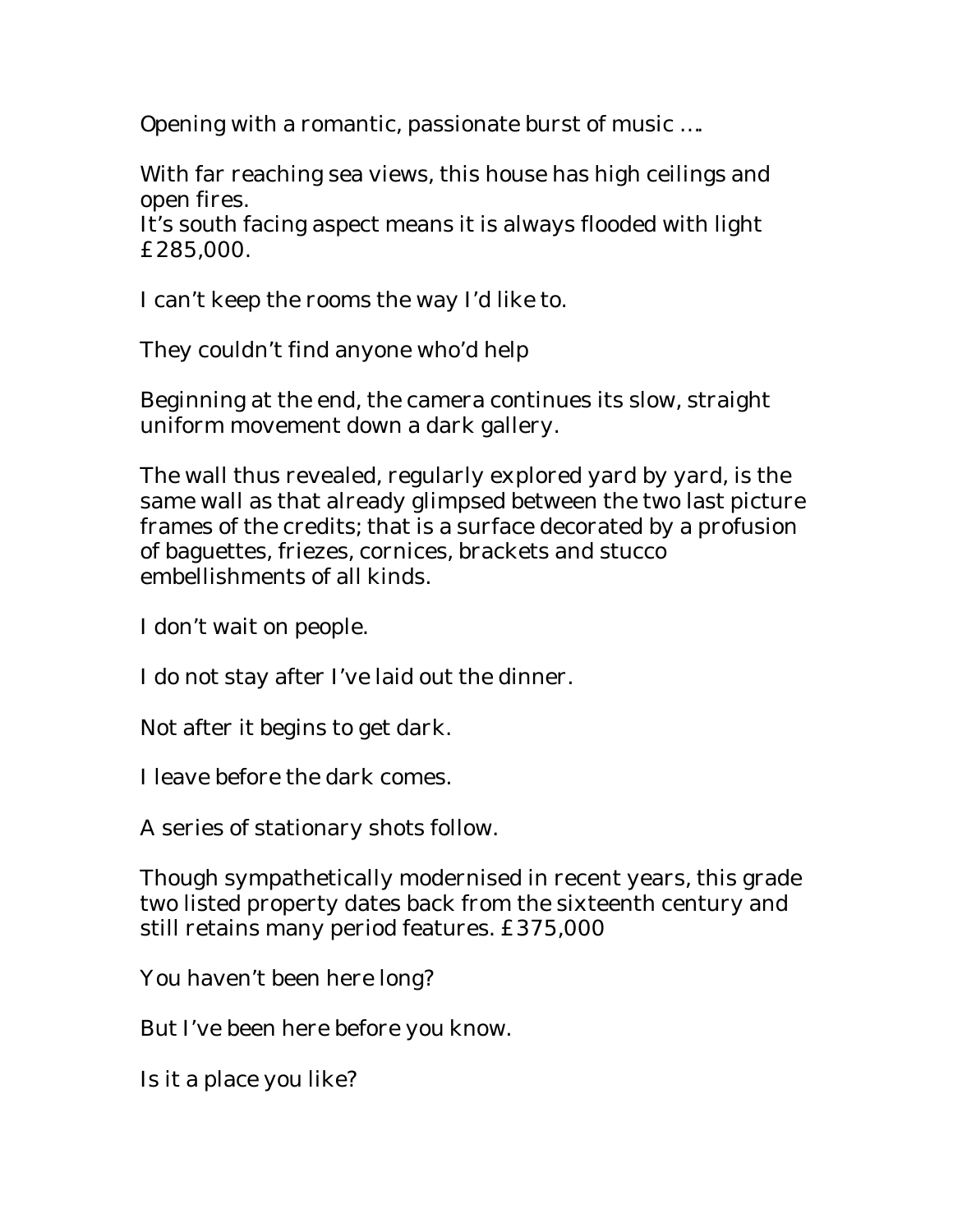Me? No not particularly and there's no way of escaping.

In the middle of the room there is a modern-style round table in citronwood surrounded by eight chairs in raised velvet, In the centre of the table there is a silver statuette about ten inches high. It represents a naked, helmeted man on the back of an ox, holding a pyx in his left hand.

I met you again. You never seemed to be waiting for me, but we kept meeting each other at each turn of the path, behind each bush, at the foot of every statue, at the rim of every pond.

The images that accompany this text do not precisely correspond to the elements of the setting to which it refers. But the photography must have a constant character which is maintained during the entire film; a distinct brilliant image.

There won't be anyone around if you need help.

In the night. In the dark.

In the centre of the screen in the middle distance is a clearly visible element of the setting: for instance a monumental mantelpiece with candelabras and a huge, elaborately framed mirror.

We couldn't hear you …in the night …in the dark …

No one lives any nearer than town.

No one will come any nearer than that.

In the night.

In the dark.

Then a bell rings, exactly like the one heard before: close and slightly muffled; it lasts three or four seconds and then a complete silence follows.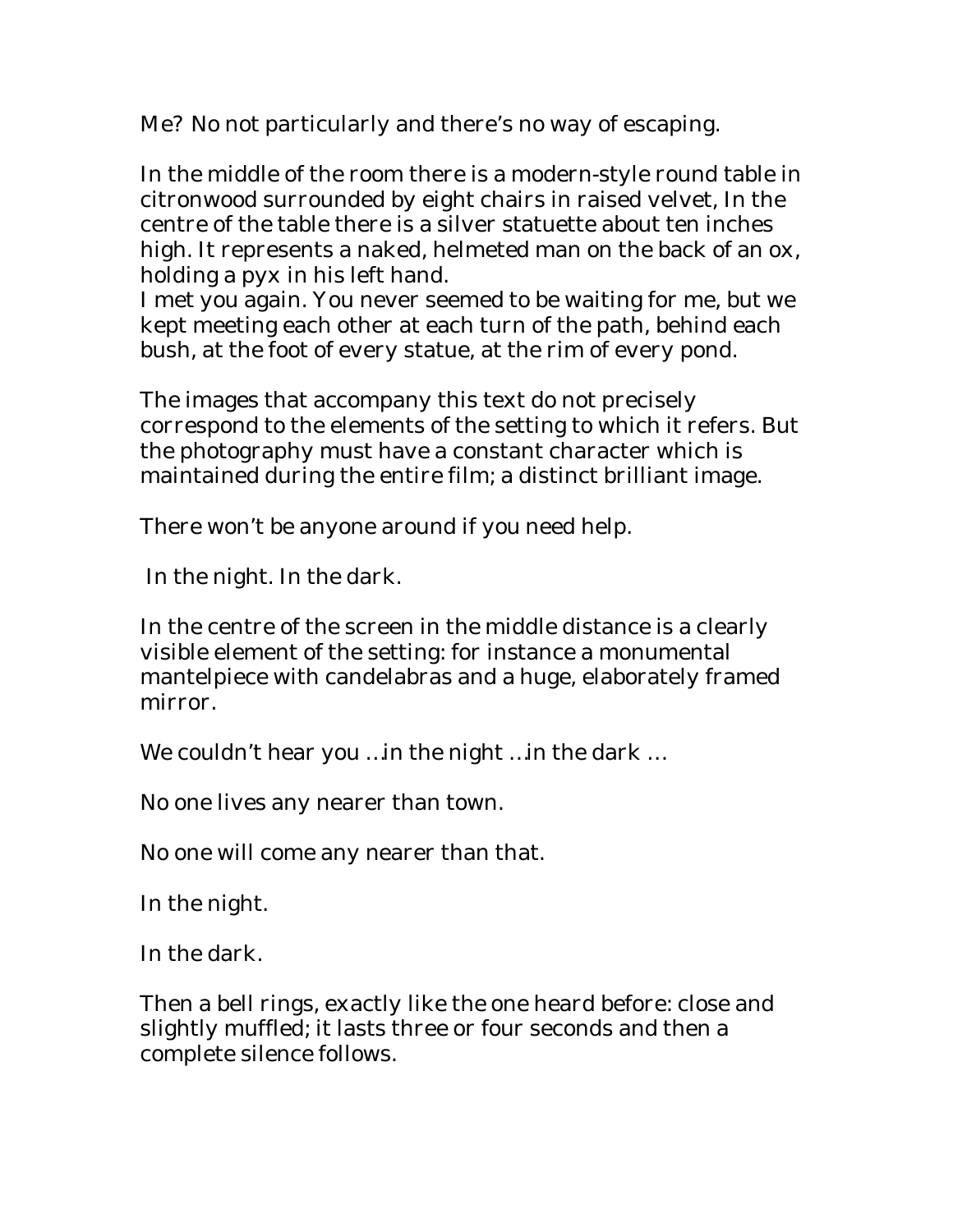It is a huge room with light-coloured woodwork, revealing its finely laid parquet floor as the carpets have either been rolled up or pushed back. The whole rear wall is taken up by a Regency style bookcase, its middle door painted in trompe l'oeil.

No he didn't tell us he was leaving.

We got on well together.

Well there's plenty more like him about.

The camera draws closer at the same time as the sound of voices fades instead of growing louder.

 In wandering round the shattered walls and through the devastated interior, I gathered that the calamity was not of late occurrence. Winter snows, I thought, had drifted through that void arch …

This beautiful property enjoys a secluded setting on the outskirts of a pretty village. With a range of outbuildings and paddocks, it also has an outdoor pool. £390,000

We can deduce from the general appearance of the room that the party was lavish, perhaps even grandiose, but it did not turn riotous.

When we arrived the film had already started.

I have a place in this room.

These people are my friends.

I'm one of them.

I belong.

The image shifts slightly as though to correct the composition.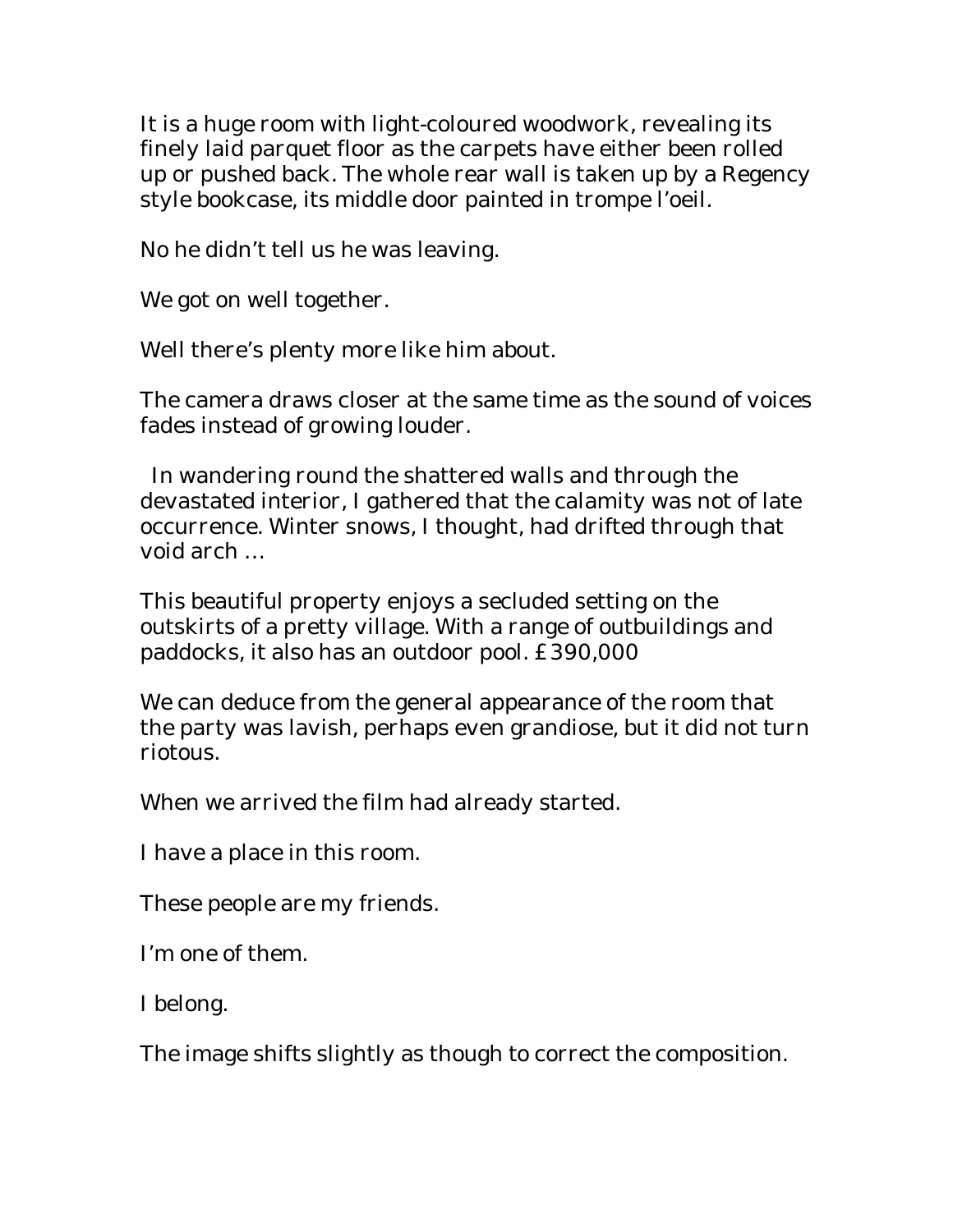Further along the wall are six wooden chairs painted willow green, supporting rolls of printed wallpaper. The roll on top depicts a pastoral scene in which a peasant tilling his field alternates with a shepherd leaning on his crook.

The film lasts one hour and thirty-three minutes.

I'm finally taking a step….

At the end of this gallery there is a door, or even a series of doors that the camera passes through with continuous movement maintained.

Here too, the ornamentation must be heavy, complicated, and rather lugubrious. There may be columns, steps, porticoes. At the same time the darkness becomes more intense.

Can you feel it?

No, but I feel a chill.

Transition dissolve: the same room, from the same angle. The door is still open and looks down the galleries. The room is empty.

It's moving!

No it's just the air rushing past our ears.

Empty salons, corridors, salons, doors, empty chairs, deep armchairs, thick carpets, heavy hangings, stairs, steps. Steps one after the other. Glass objects, objects still intact, empty glasses. A glass that falls, three, two, one, zero.

The beginning of the scene is quite silent with neither music nor speech.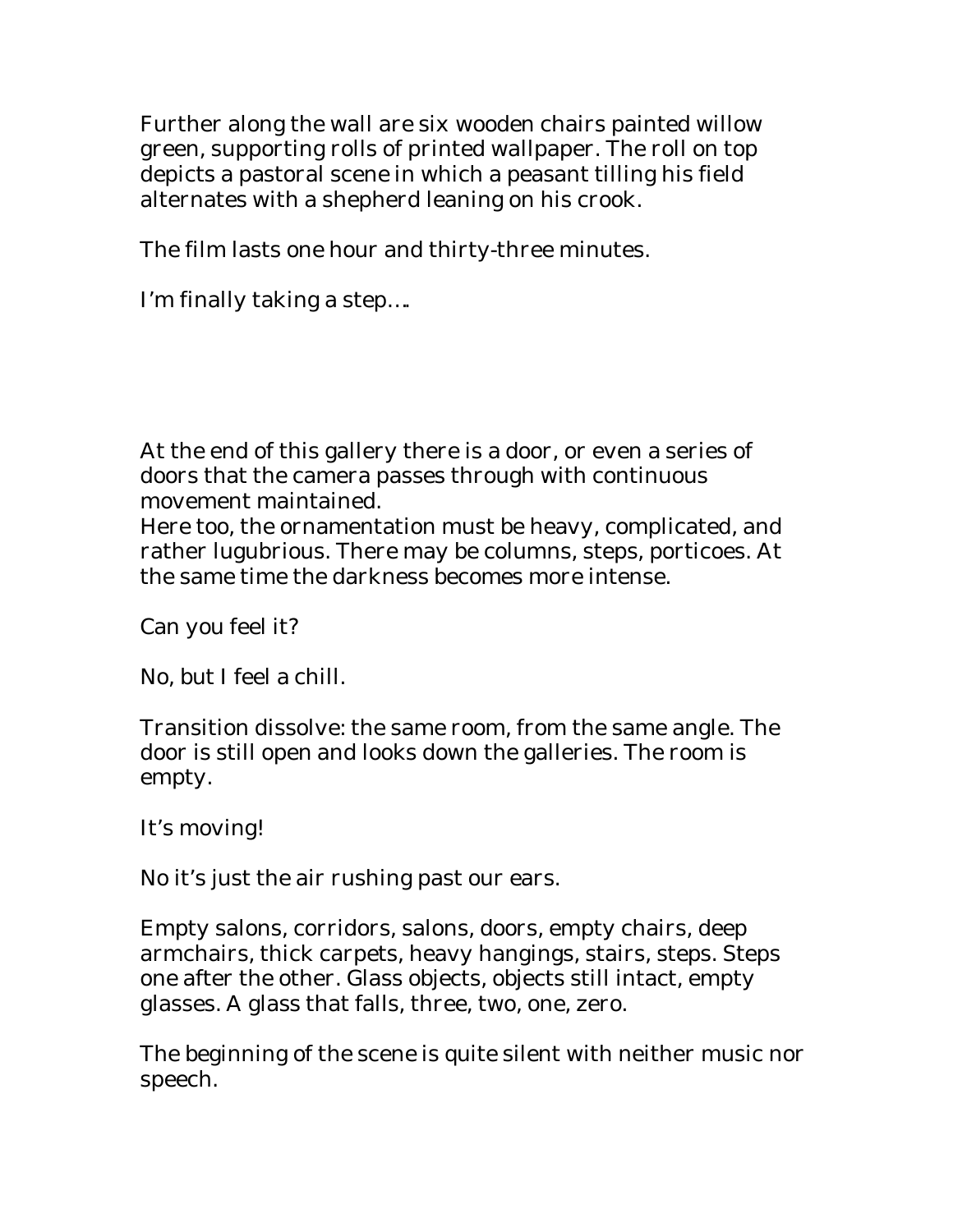This house is in a quiet rural setting and enjoys superb views over the open countryside. £425,000

Three or four more stationary shots follow, showing characteristic views of the house, some of which may already have been used in the beginning of the film. There are fewer and fewer characters.

Entrance hall, Reception rooms, large kitchen, 2 bathrooms, 8 bedrooms, conservatory, fishpond and woodlands,

The camera begins moving forward.

A listed mansion house, set back within walled grounds, offering seclusion and privacy. Although internal features do need some work. £450,000

Hear anything?

They've gone upstairs.

We shouldn't leave like this.

You should have thought of that before.

During this remark the camera moves as if to centre the image a little more

A beautifully appointed property nestling in an enchanting river valley and standing in glorious gardens and woodland. Entrance hall, cloakroom, sitting room, kitchen, 2 conservatories, 3 bedrooms, bathroom, shower room, dressing room. Extensive series of underground caverns with large lakes offering great potential. Offers over 750. 000

The setting is the same except for certain details.

Between the sofas stand dainty kingwood low tables; whilst in the middle of the room there looms a heavy, four-leafed, centrepillar table heaped with newspapers. The woodblock floor is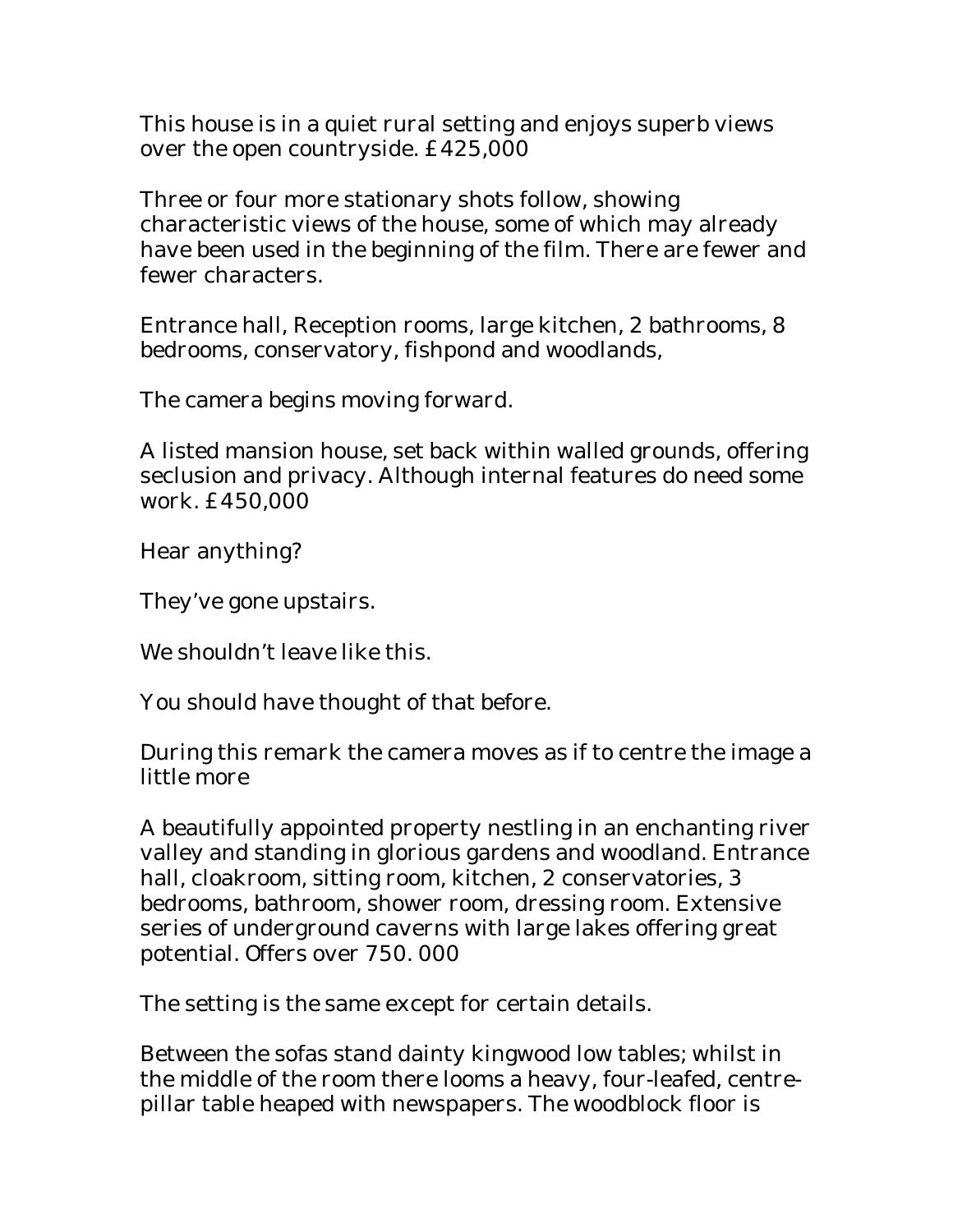almost entirely masked by a dark red woollen carpet with triangular motifs in an even darker red.

When we arrived ….

During this, interval, the camera itself has given signs of agitation: executing various rotations, reversals and even sudden changes of shot.

The labyrinthine effect is increased by the presence of monumental mirrors that reflect other perspectives of complicated passageways.

In a popular conservation area, the house incorporates beautiful stained glass windows, a chapel bell and a tower. 7 bedrooms, large kitchen, 2 reception rooms, 2 en suite bathrooms, games room …

. When we arrived the film had already started

A stunning detached house, beautifully presented throughout and situated within easy reach of station. Reception hall, 5 reception rooms, kitchen & breakfast room, 5 bedrooms (2 ensuite) Triple garage, gardens. £525,00 The shot is not stationary; the camera advances towards a wall, turns a corner in order to continue moving, reaches a new wall and turns again.

There are no paintings on the walls because the walls and doors are themselves the décor: they have been hung with wallpaper providing a lavish panorama.

No wonder that letters delivered here have never received an answer

There is no longer a single person on screen; even the furniture is increasingly less apparent during this sequence.

On the bedside table, to the right of the bed, there is a reading lamp with a yellow silk shade, a cup of coffee, a phial of perfume,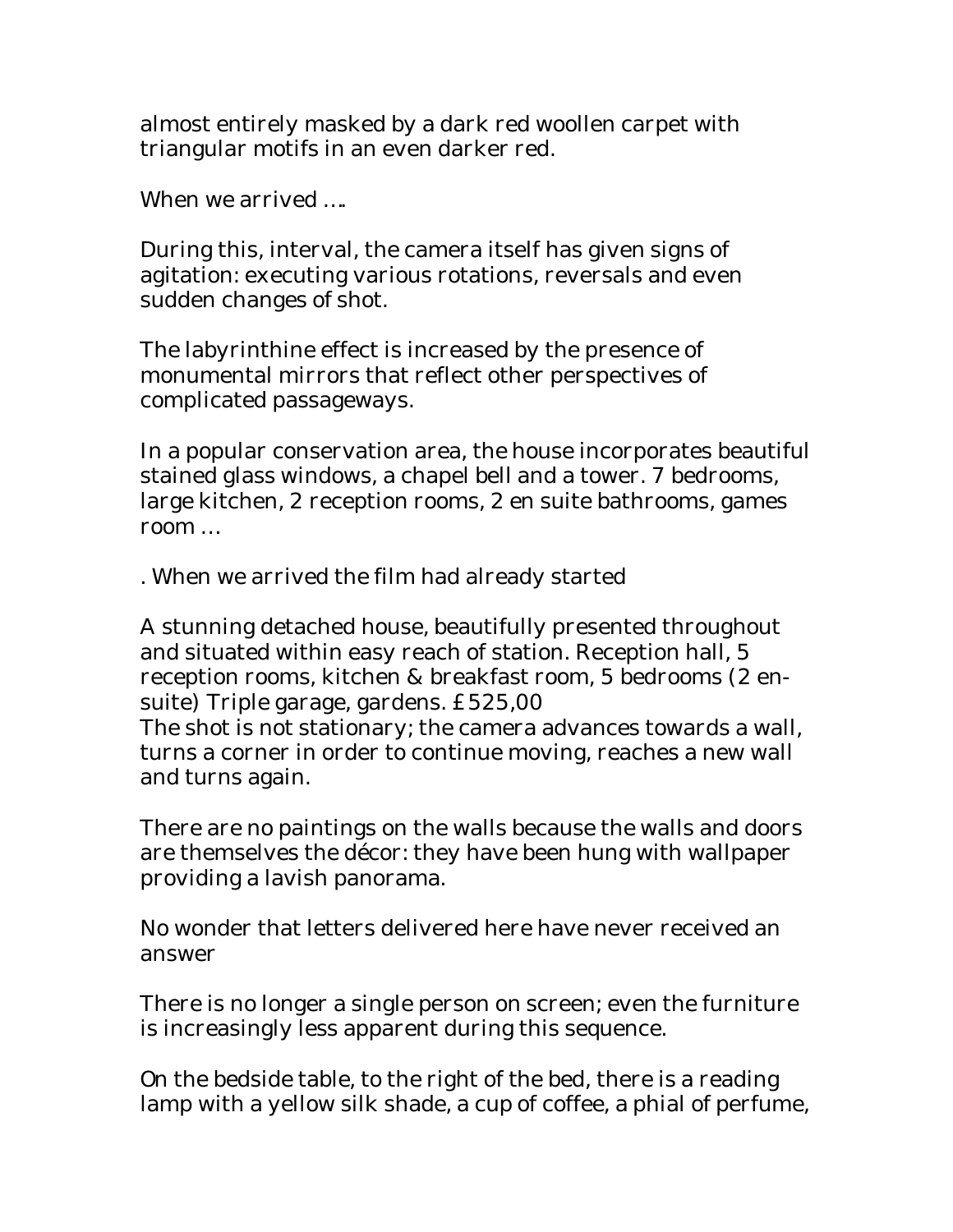whose perfectly hemispherical base recalls the shape of the inkwells of old.

Five, four, three, two, one, zero

An impressive Georgian residence that retains a wealth of period features the house is set in large grounds and with five bedrooms is a superb family home. £550,000

I'm like a small creature swallowed by a monster …

And the monster feels my tiny movements inside …

The camera moves closer to a decorative detail of the last image – a detail of extreme complexity in baroque or turn of the century style and located well above eye level; a sconce, for instance, or a sculptured frieze along the top of the wall, or the capital of a column, or a decorated ceiling.

A charming period village house that retains a wealth of period features at the foot of moorland, commanding magnificent views. Grade 2, it is only eight miles from the city. £475,000

Silence. Only the sound of approaching footsteps is heard, especially shoe heels on the parquet floor.

A situation like this cannot last forever.

.

We're not spellbound; this isn't a sorcerer's castle.

The camera moves around, turns, comes back to its starting place, as though around figures in a waxworks museum.

In a hidden rural position set high on a plateau with views across adjoining countryside and good equestrian facilities. Central hall, 4 reception rooms, 5 bedrooms, 2 dressing rooms, 2 bathrooms, Stable yards, Coach house, Outbuildings and landscaped gardens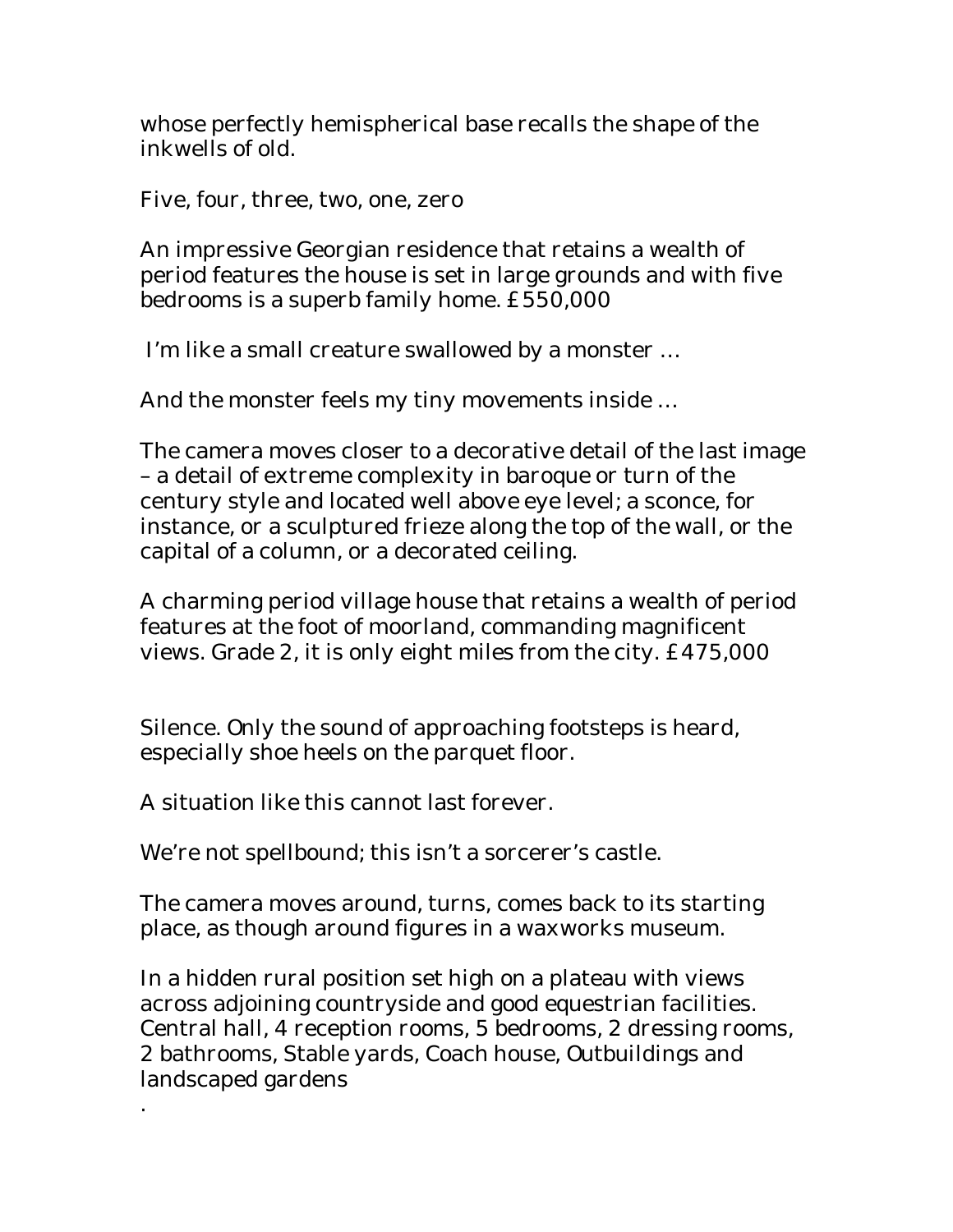We will only overcome our plight by cold analysis.

The camera continues its movement, but no longer meets any one and soon comes up against a locked door.

One piece of furniture, in the centre: a huge Empire desk, with a set of drawers fitted in the back piece, separated by wooden pillars making an arch over the middle, in which a clock is set, with a design carved in it representing a naked woman beside a little waterfall.

There is not a single person in sight. The image no doubt comes from a panoramic shot from the beginning of the film.

You were waiting for me.

No why should I be waiting for you?

I have waited for you myself, a long time.

The film lasts one hour and thirty-three minutes

The divans and armchairs are draped in transparent nylon dust covers. For the past ten years this room has only been used as an exception.

In the ballroom there stands a screen decorated with scenes of parkland in which a promenading figure of a woman recurs. She wears a long sea-green dress, appearing in various poses both standing and reclining.

Fragmentary music.

A delightful four-bed roomed property set in enchanting grounds of nearly one acre that include an orchard and kitchen garden.

The house is coming down around me.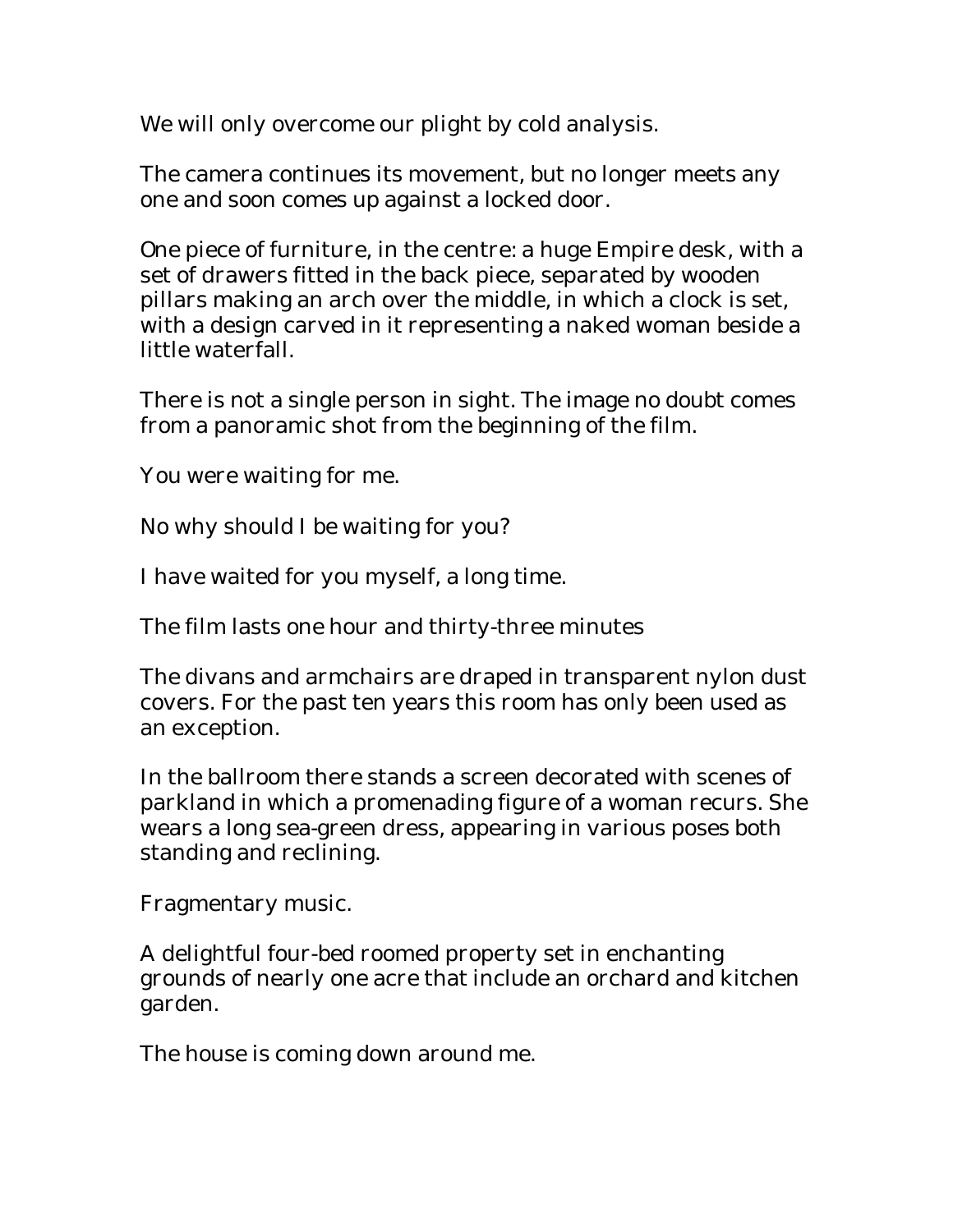The camera continues moving slowly, steadily zigzagging through the house encountering columns, lobbies, little staircases, intersecting corridors closets.

Set in over ten acres of countryside, the farmhouse, believed to date from 1780 has a traditional courtyard and coach house as well as paddocks and tennis court.

I'm coming apart a little at a time.

The film lasts one hour and thirty-three minutes

In the centre of the left-hand wall there's a huge pink marble fireplace surmounted by a large mirror, on the mantel, a tall crystal vase, of rectangular cross-section, filled with everlasting flowers and a turn of the century savings box.

Only when the description is over does the camera make the movement necessary for the spectator to discover it.

Now I know where I'm going.

I'm disappearing inch by inch into this house.

The sound of the words starts from zero and increases while the camera approaches; but this increase is too rapid from the point of view of plausibility, and normal intensity is achieved before the camera is through moving.

I want to stay here always.

I will not be frightened or alone ever again.

I've broken the spell.

I'm home

I'm home

I'm home